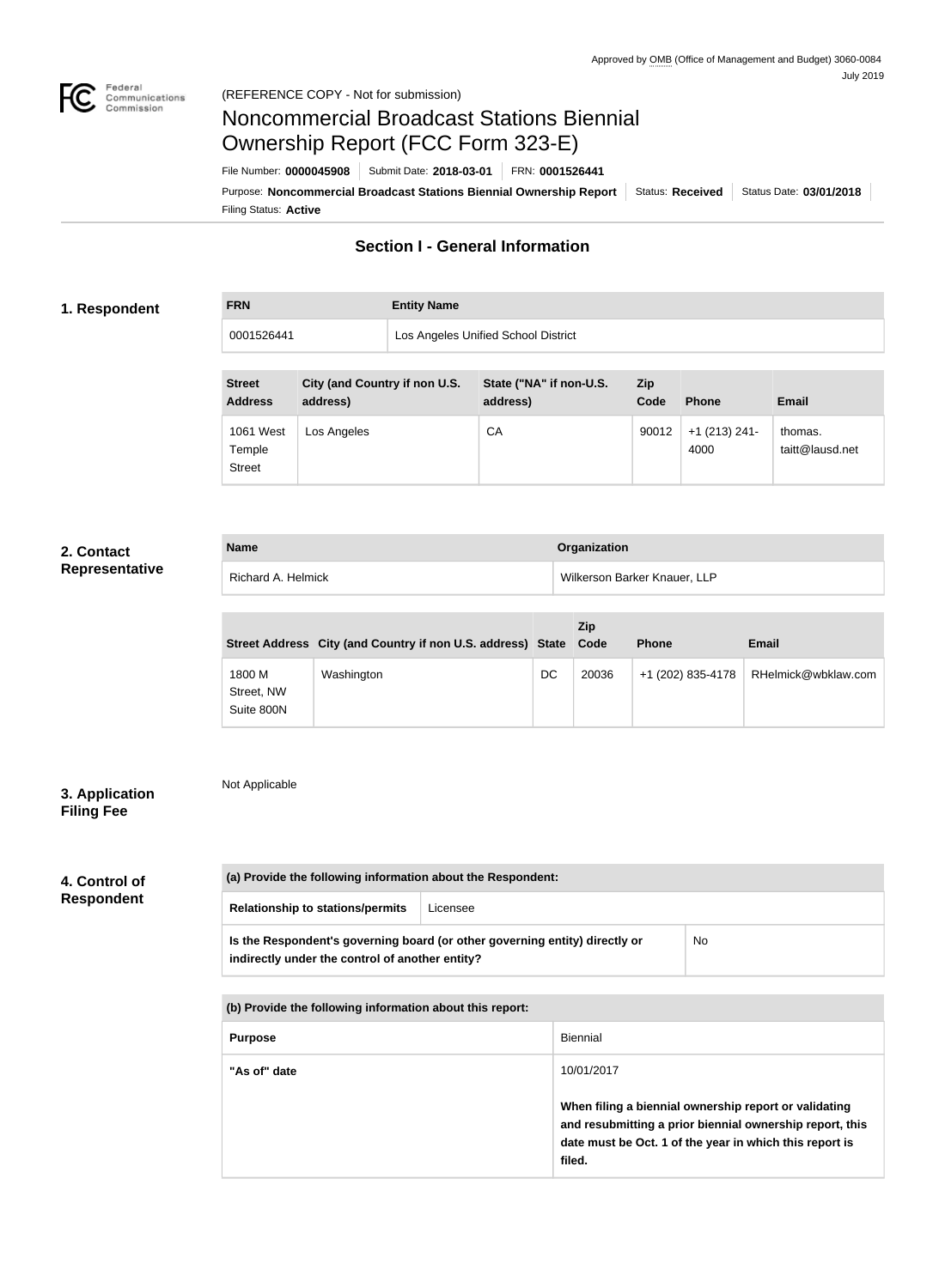### **5. Licensee(s) and Station(s)**

**Respondent is filing this report to cover the following Licensee(s) and station(s):**

| Licensee/Permittee Name                           |                  | <b>FRN</b>         |              |                |
|---------------------------------------------------|------------------|--------------------|--------------|----------------|
| Los Angeles Unified School District<br>0001526441 |                  |                    |              |                |
|                                                   |                  |                    |              |                |
| Fac. ID No.                                       | <b>Call Sign</b> | <b>City</b>        | <b>State</b> | <b>Service</b> |
| 38430                                             | <b>KLCS</b>      | <b>LOS ANGELES</b> | CA           | <b>DTV</b>     |

# **Section II – Biennial Ownership Information**

Licensee Respondents that hold authorizations for one or more full power television, AM, and/or FM stations should list all contracts and other instruments set forth in 47 C.F.R. Section 73.3613(a) through (c) for the facility or facilities listed on this report. If the agreement is a network affiliation agreement, check the appropriate box. Otherwise, select "Other." Non-Licensee Respondents should select "Not Applicable" in response to this question. **Section 73.3613** 

Not Applicable.

#### **2. Ownership Interests**

**1. 47 C.F.R.** 

**Documents**

**(a)** Ownership Interests. This Question requires Respondents to enter detailed information about ownership interests by generating a series of subforms. Answer each question on each subform. The first subform listing should be for the Respondent itself. If the Respondent is not a natural person, also list each of the officers, members of the governing board (or other governing entity), stockholders, and any other persons or entities with a direct attributable interest in the Respondent pursuant to the standards set forth in 47 C.F.R. Section 73.3555. (A "direct" interest is one that is not held through any intervening companies or entities.) List each interest holder with a direct attributable interest in the Respondent separately.

Leave the percentage of total assets (Equity Debt Plus) field blank for an interest holder unless that interest holder has an attributable interest in the Respondent solely on the basis of the Commission's Equity Debt Plus attribution standard, 47 C.F.R. Section 73.3555, Note 2(i).

In the case of vertical or indirect ownership structures, list only those interests in the Respondent that also represent an attributable interest in the Licensee(s) for which the report is being submitted.

Entities that are part of an organizational structure that includes holding companies or other forms of indirect ownership must file separate ownership reports. In such a structure do not report, or file a separate report for, any interest holder that does not have an attributable interest in the Licensee(s) for which the report is being submitted.

Please see the Instructions for further detail concerning interests that must be reported in response to this question.

The Respondent must provide an FCC Registration Number for each interest holder reported in response to this question. Please see the Instructions for detailed information and guidance concerning this requirement.

| <b>Ownership Information</b>                          |                                     |                         |  |
|-------------------------------------------------------|-------------------------------------|-------------------------|--|
| <b>FRN</b>                                            | 0001526441                          |                         |  |
| <b>Entity Name</b>                                    | Los Angeles Unified School District |                         |  |
| <b>Address</b>                                        | PO Box                              |                         |  |
|                                                       | Street 1                            | 1061 West Temple Street |  |
|                                                       | <b>Street 2</b>                     |                         |  |
|                                                       | <b>City</b>                         | Los Angeles             |  |
|                                                       | State ("NA" if non-U.S.<br>address) | CA                      |  |
|                                                       | <b>Zip/Postal Code</b>              | 90012                   |  |
|                                                       | Country (if non-U.S.<br>address)    | <b>United States</b>    |  |
| <b>Listing Type</b>                                   | Respondent                          |                         |  |
| <b>Positional Interests</b><br>(check all that apply) | Respondent                          |                         |  |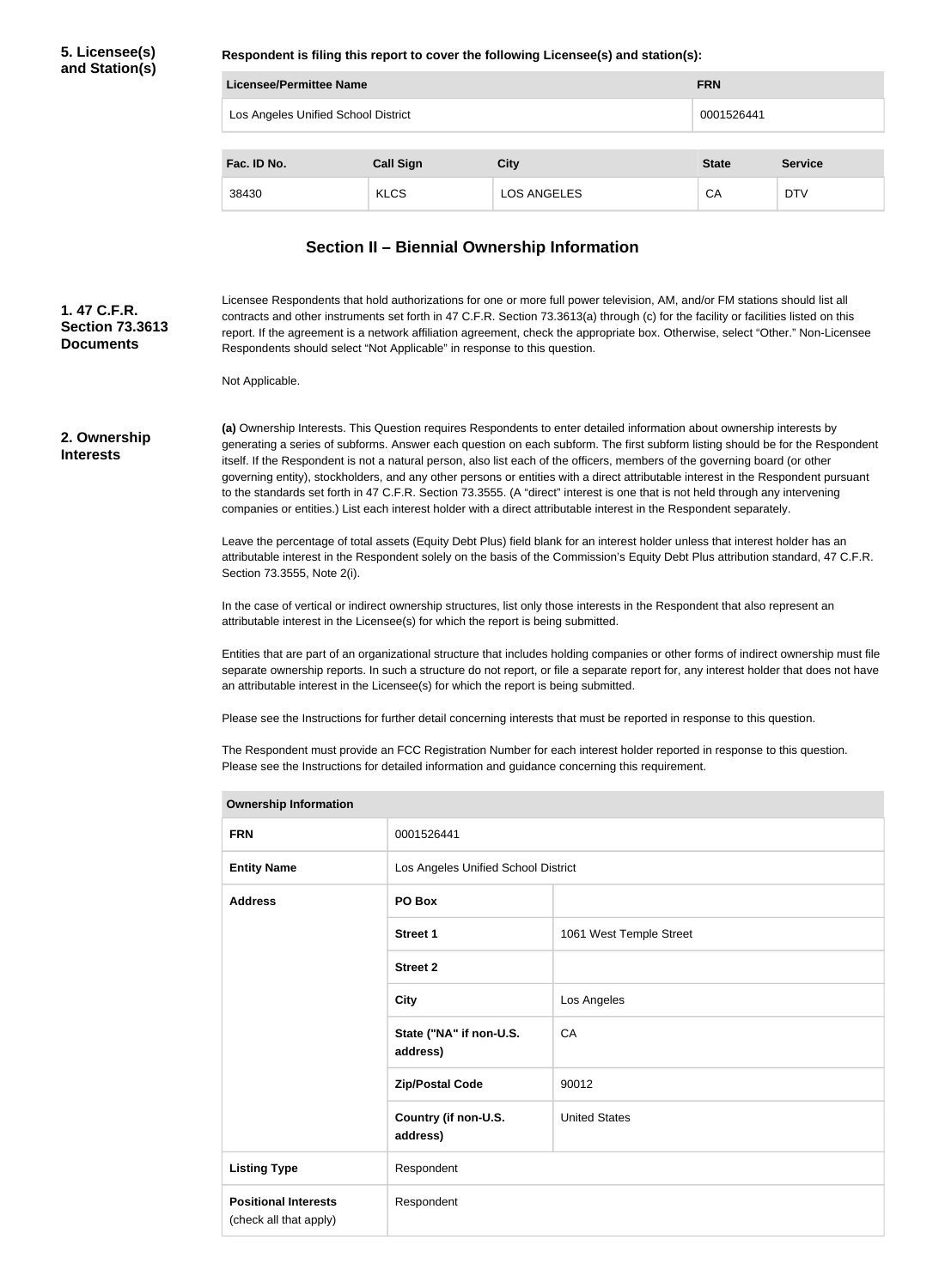| <b>Tribal Nation or Tribal</b><br><b>Entity</b>                                                                                   | Interest holder is not a Tribal nation or Tribal entity |         |  |
|-----------------------------------------------------------------------------------------------------------------------------------|---------------------------------------------------------|---------|--|
| <b>Interest Percentages</b>                                                                                                       | Voting                                                  | $0.0\%$ |  |
| (enter percentage values)<br>from $0.0$ to $100.0$ )                                                                              | <b>Equity</b>                                           | $0.0\%$ |  |
|                                                                                                                                   | <b>Total assets (Equity Debt</b><br>Plus)               | $0.0\%$ |  |
| Does interest holder have an attributable interest in one or more broadcast stations<br>No.<br>that do not appear on this report? |                                                         |         |  |

| <b>Ownership Information</b>                              |                                                                                      |                                                                                                                         |           |
|-----------------------------------------------------------|--------------------------------------------------------------------------------------|-------------------------------------------------------------------------------------------------------------------------|-----------|
| <b>FRN</b>                                                | 9990129937                                                                           |                                                                                                                         |           |
| <b>Name</b>                                               | Monica Garcia                                                                        |                                                                                                                         |           |
| <b>Address</b>                                            | PO Box                                                                               |                                                                                                                         |           |
|                                                           | <b>Street 1</b>                                                                      | 333 S. Beaudry Avenue, 24th Floor                                                                                       |           |
|                                                           | <b>Street 2</b>                                                                      | <b>Board District 2 Office</b>                                                                                          |           |
|                                                           | <b>City</b>                                                                          | Los Angeles                                                                                                             |           |
|                                                           | State ("NA" if non-U.S.<br>address)                                                  | CA                                                                                                                      |           |
|                                                           | <b>Zip/Postal Code</b>                                                               | 90017                                                                                                                   |           |
|                                                           | Country (if non-U.S.<br>address)                                                     | <b>United States</b>                                                                                                    |           |
| <b>Listing Type</b>                                       | Other Interest Holder                                                                |                                                                                                                         |           |
| <b>Positional Interests</b><br>(check all that apply)     | Member of Governing Board (or other governing entity)                                |                                                                                                                         |           |
| <b>Principal Profession or</b><br><b>Occupation</b>       | <b>Board of Education Member</b>                                                     |                                                                                                                         |           |
| By Whom Appointed or<br><b>Elected</b>                    | Elected by voters of LAUSD District 2                                                |                                                                                                                         |           |
| Citizenship, Gender,                                      | <b>Citizenship</b>                                                                   | <b>US</b>                                                                                                               |           |
| <b>Ethnicity, and Race</b><br><b>Information (Natural</b> | Gender                                                                               | Female                                                                                                                  |           |
| Persons Only)                                             | <b>Ethnicity</b>                                                                     | Hispanic or Latino                                                                                                      |           |
|                                                           | Race                                                                                 | American Indian or Alaska Native, Asian, Black or African<br>American, Native Hawaiian or Other Pacific Islander, White |           |
| <b>Interest Percentages</b>                               | Voting                                                                               | 14.3%                                                                                                                   |           |
| (enter percentage values<br>from 0.0 to 100.0)            | <b>Equity</b>                                                                        | 0.0%                                                                                                                    |           |
|                                                           | <b>Total assets (Equity Debt</b><br>Plus)                                            | 0.0%                                                                                                                    |           |
| that do not appear on this report?                        | Does interest holder have an attributable interest in one or more broadcast stations |                                                                                                                         | <b>No</b> |

**Ownership Information**

**FRN** 9990130039

| 9990130039 |
|------------|
|            |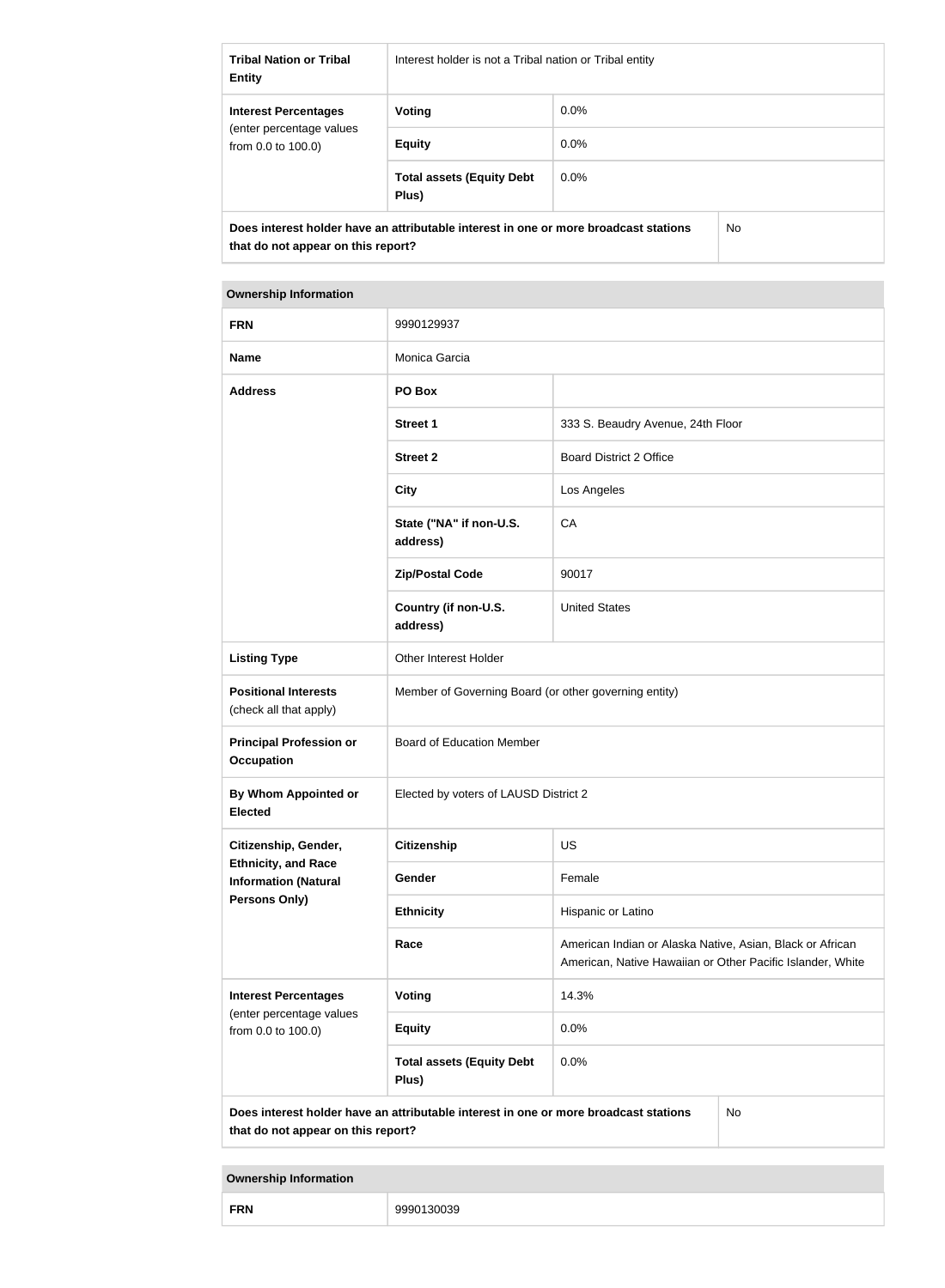| <b>Name</b>                                                                                                                             | George J. McKenna, III.                               |                                   |  |
|-----------------------------------------------------------------------------------------------------------------------------------------|-------------------------------------------------------|-----------------------------------|--|
| <b>Address</b>                                                                                                                          | PO Box                                                |                                   |  |
|                                                                                                                                         | <b>Street 1</b>                                       | 333 S. Beaudry Avenue, 24th Floor |  |
|                                                                                                                                         | <b>Street 2</b>                                       | <b>Board District 1 Office</b>    |  |
|                                                                                                                                         | <b>City</b>                                           | Los Angeles                       |  |
|                                                                                                                                         | State ("NA" if non-U.S.<br>address)                   | CA                                |  |
|                                                                                                                                         | <b>Zip/Postal Code</b>                                | 90017                             |  |
|                                                                                                                                         | Country (if non-U.S.<br>address)                      | <b>United States</b>              |  |
| <b>Listing Type</b>                                                                                                                     | Other Interest Holder                                 |                                   |  |
| <b>Positional Interests</b><br>(check all that apply)                                                                                   | Member of Governing Board (or other governing entity) |                                   |  |
| <b>Principal Profession or</b><br><b>Occupation</b>                                                                                     | <b>Board of Education Member</b>                      |                                   |  |
| <b>By Whom Appointed or</b><br><b>Elected</b>                                                                                           | Elected by voters of LAUSD District 1                 |                                   |  |
| Citizenship, Gender,                                                                                                                    | <b>Citizenship</b>                                    | US                                |  |
| <b>Ethnicity, and Race</b><br><b>Information (Natural</b>                                                                               | Gender                                                | Male                              |  |
| <b>Persons Only)</b>                                                                                                                    | <b>Ethnicity</b>                                      | Not Hispanic or Latino            |  |
|                                                                                                                                         | Race                                                  | <b>Black or African American</b>  |  |
| <b>Interest Percentages</b><br>(enter percentage values                                                                                 | <b>Voting</b>                                         | 14.3%                             |  |
| from 0.0 to 100.0)                                                                                                                      | <b>Equity</b>                                         | 0.0%                              |  |
|                                                                                                                                         | <b>Total assets (Equity Debt</b><br>Plus)             | 0.0%                              |  |
| Does interest holder have an attributable interest in one or more broadcast stations<br><b>No</b><br>that do not appear on this report? |                                                       |                                   |  |

| <b>Ownership Information</b> |                                     |                                   |
|------------------------------|-------------------------------------|-----------------------------------|
| <b>FRN</b>                   | 9990130061                          |                                   |
| <b>Name</b>                  | Nicholas James Melvoin              |                                   |
| <b>Address</b>               | PO Box                              |                                   |
|                              | Street 1                            | 333 S. Beaudry Avenue, 24th Floor |
|                              | <b>Street 2</b>                     | <b>Board District 4 Office</b>    |
|                              | <b>City</b>                         | Los Angeles                       |
|                              | State ("NA" if non-U.S.<br>address) | CA                                |
|                              | <b>Zip/Postal Code</b>              | 90017                             |
|                              | Country (if non-U.S.<br>address)    | <b>United States</b>              |
| <b>Listing Type</b>          | Other Interest Holder               |                                   |

#### **Ownership Information**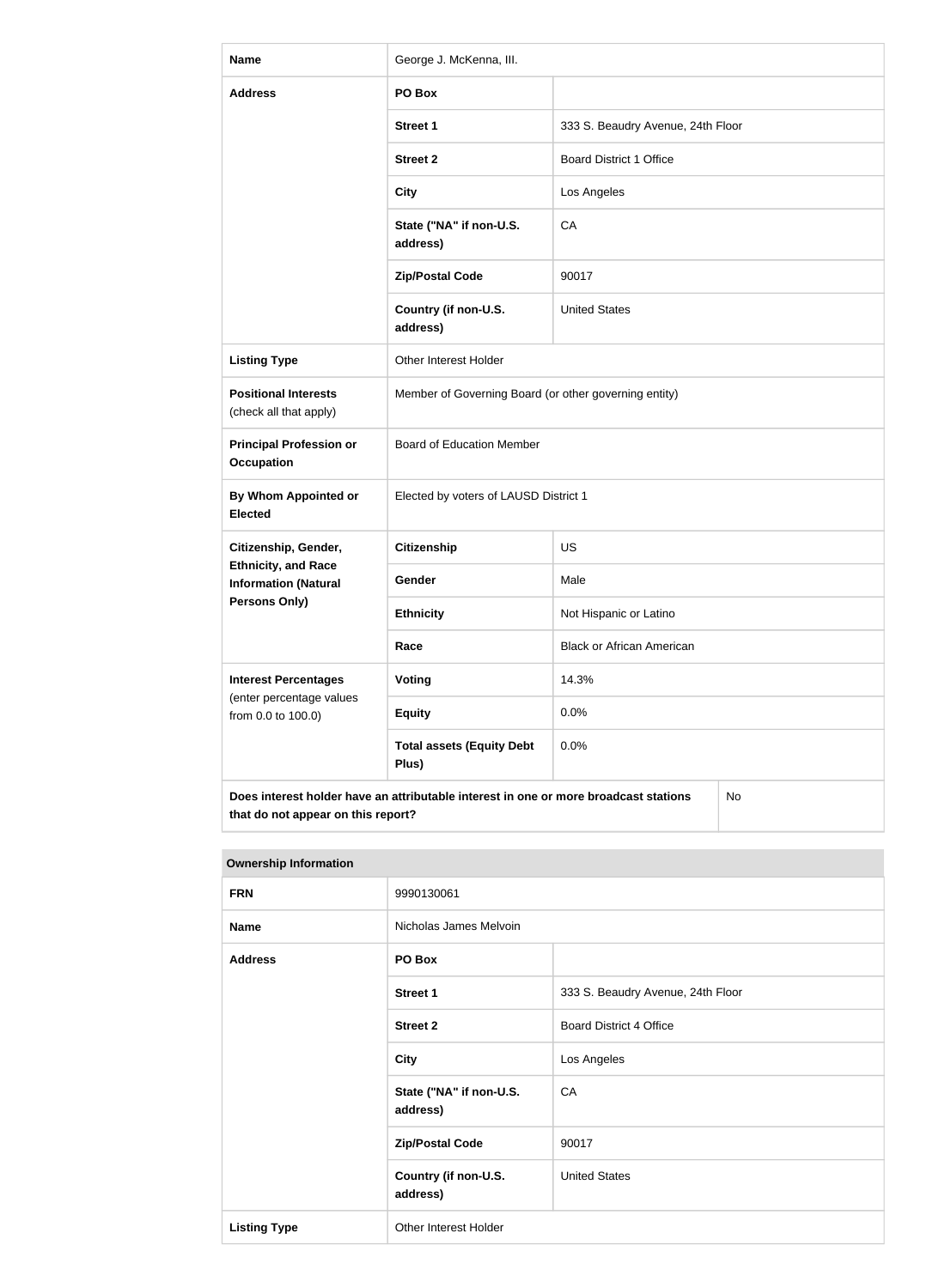| <b>Positional Interests</b><br>(check all that apply)                                                     | Member of Governing Board (or other governing entity) |                        |  |
|-----------------------------------------------------------------------------------------------------------|-------------------------------------------------------|------------------------|--|
| <b>Principal Profession or</b><br><b>Occupation</b>                                                       | <b>Board of Education Member</b>                      |                        |  |
| By Whom Appointed or<br><b>Elected</b>                                                                    | Elected by voters of LAUSD District 4                 |                        |  |
| Citizenship, Gender,<br><b>Ethnicity, and Race</b><br><b>Information (Natural</b><br><b>Persons Only)</b> | <b>Citizenship</b>                                    | US.                    |  |
|                                                                                                           | <b>Gender</b>                                         | Male                   |  |
|                                                                                                           | <b>Ethnicity</b>                                      | Not Hispanic or Latino |  |
|                                                                                                           | Race                                                  | White                  |  |
| <b>Interest Percentages</b><br>(enter percentage values<br>from 0.0 to 100.0)                             | <b>Voting</b>                                         | 14.3%                  |  |
|                                                                                                           | <b>Equity</b>                                         | 0.0%                   |  |
|                                                                                                           | <b>Total assets (Equity Debt</b><br>Plus)             | 0.0%                   |  |
| Does interest holder have an attributable interest in one or more broadcast stations<br>No.               |                                                       |                        |  |

**Does interest holder have an attributable interest in one or more broadcast stations that do not appear on this report?**

# **Ownership Information**

| <b>FRN</b>                                                                        | 9990130049                                            |                                   |
|-----------------------------------------------------------------------------------|-------------------------------------------------------|-----------------------------------|
| <b>Name</b>                                                                       | Scott Mark Schmerelson                                |                                   |
| <b>Address</b>                                                                    | PO Box                                                |                                   |
|                                                                                   | <b>Street 1</b>                                       | 333 S. Beaudry Avenue, 24th Floor |
|                                                                                   | <b>Street 2</b>                                       | <b>Board District 3 Office</b>    |
|                                                                                   | <b>City</b>                                           | Los Angeles                       |
|                                                                                   | State ("NA" if non-U.S.<br>address)                   | CA                                |
|                                                                                   | <b>Zip/Postal Code</b>                                | 90017                             |
|                                                                                   | Country (if non-U.S.<br>address)                      | <b>United States</b>              |
| <b>Listing Type</b>                                                               | Other Interest Holder                                 |                                   |
| <b>Positional Interests</b><br>(check all that apply)                             | Member of Governing Board (or other governing entity) |                                   |
| <b>Principal Profession or</b><br><b>Occupation</b>                               | <b>Board of Education Member</b>                      |                                   |
| <b>By Whom Appointed or</b><br><b>Elected</b>                                     | Elected by voters of LAUSD District 3                 |                                   |
| Citizenship, Gender,                                                              | <b>Citizenship</b>                                    | US                                |
| <b>Ethnicity, and Race</b><br><b>Information (Natural</b><br><b>Persons Only)</b> | Gender                                                | Male                              |
|                                                                                   | <b>Ethnicity</b>                                      | Not Hispanic or Latino            |
|                                                                                   | Race                                                  | White                             |
| <b>Interest Percentages</b><br>Voting<br>14.3%                                    |                                                       |                                   |
| (enter percentage values                                                          |                                                       |                                   |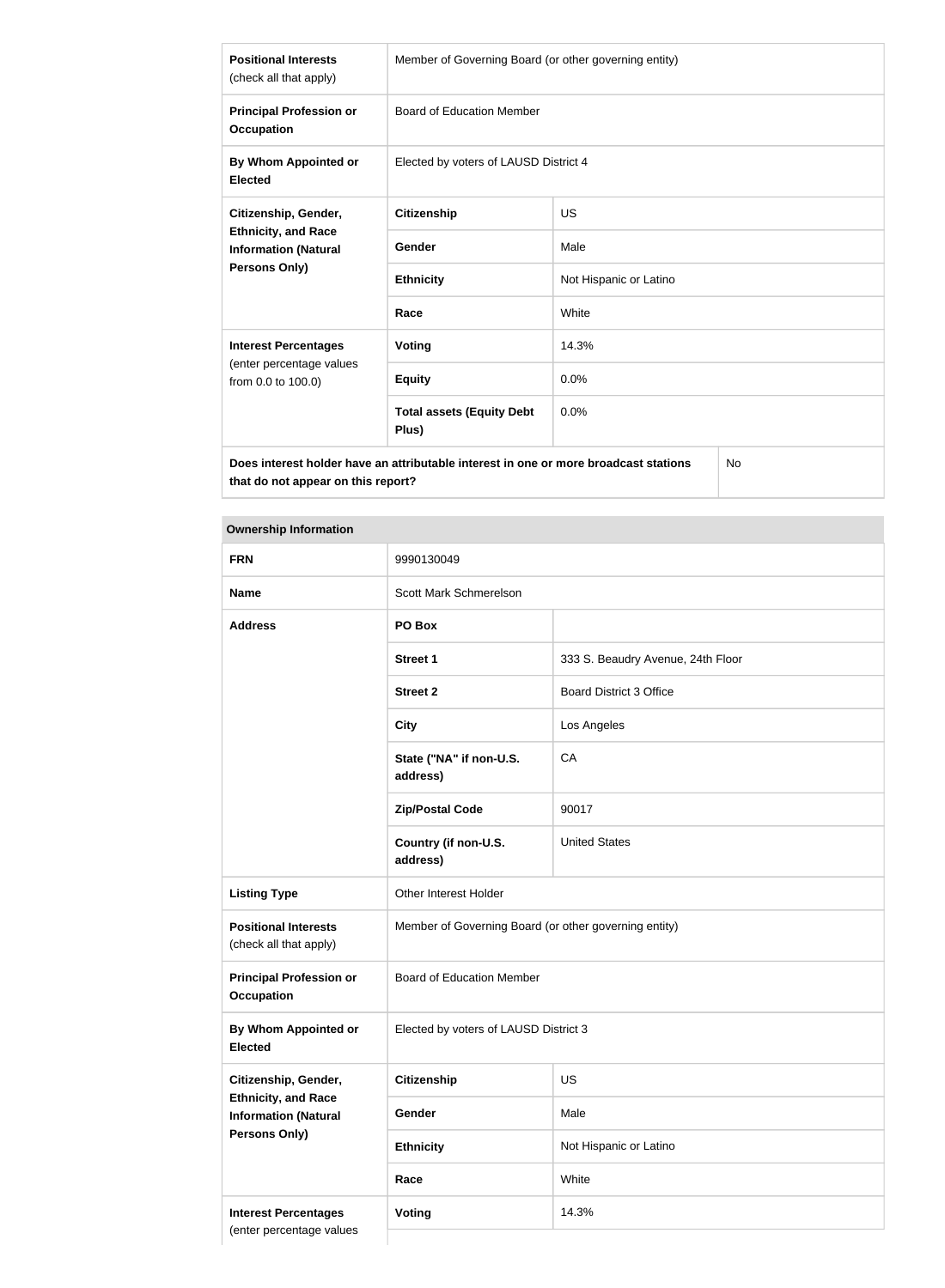| from 0.0 to 100.0)                                                                          | <b>Equity</b>                             | $0.0\%$ |  |
|---------------------------------------------------------------------------------------------|-------------------------------------------|---------|--|
|                                                                                             | <b>Total assets (Equity Debt</b><br>Plus) | $0.0\%$ |  |
| Does interest holder have an attributable interest in one or more broadcast stations<br>No. |                                           |         |  |

| <u>DUES INCICSI NUIUCI NAVE AN AINDUIADIC INCICSI IN UNC UN INUIC DI UAUCASI SIANUNS</u> |  |
|------------------------------------------------------------------------------------------|--|
| that do not appear on this report?                                                       |  |

| <b>Ownership Information</b>                              |                                                                                                                                 |                                   |  |
|-----------------------------------------------------------|---------------------------------------------------------------------------------------------------------------------------------|-----------------------------------|--|
| <b>FRN</b>                                                | 9990130069                                                                                                                      |                                   |  |
| <b>Name</b>                                               | Ref Rodriguez                                                                                                                   |                                   |  |
| <b>Address</b>                                            | PO Box                                                                                                                          |                                   |  |
|                                                           | <b>Street 1</b>                                                                                                                 | 333 S. Beaudry Avenue, 24th Floor |  |
|                                                           | <b>Street 2</b>                                                                                                                 | <b>Board District 5 Office</b>    |  |
|                                                           | <b>City</b>                                                                                                                     | Los Angeles                       |  |
|                                                           | State ("NA" if non-U.S.<br>address)                                                                                             | CA                                |  |
|                                                           | <b>Zip/Postal Code</b>                                                                                                          | 90017                             |  |
|                                                           | Country (if non-U.S.<br>address)                                                                                                | <b>United States</b>              |  |
| <b>Listing Type</b>                                       | Other Interest Holder                                                                                                           |                                   |  |
| <b>Positional Interests</b><br>(check all that apply)     | Member of Governing Board (or other governing entity)                                                                           |                                   |  |
| <b>Principal Profession or</b><br><b>Occupation</b>       | <b>Board of Education Member</b>                                                                                                |                                   |  |
| By Whom Appointed or<br><b>Elected</b>                    | Elected by voters of LAUSD District 5                                                                                           |                                   |  |
| Citizenship, Gender,                                      | <b>Citizenship</b><br>US                                                                                                        |                                   |  |
| <b>Ethnicity, and Race</b><br><b>Information (Natural</b> | Gender                                                                                                                          | Male                              |  |
| <b>Persons Only)</b>                                      | <b>Ethnicity</b>                                                                                                                | Hispanic or Latino                |  |
|                                                           | Race<br>American Indian or Alaska Native, Asian, Black or African<br>American, Native Hawaiian or Other Pacific Islander, White |                                   |  |
| <b>Interest Percentages</b>                               | Voting                                                                                                                          | 14.3%                             |  |
| (enter percentage values<br>from 0.0 to 100.0)            | <b>Equity</b>                                                                                                                   | 0.0%                              |  |
|                                                           | <b>Total assets (Equity Debt</b><br>Plus)                                                                                       | 0.0%                              |  |

**Does interest holder have an attributable interest in one or more broadcast stations that do not appear on this report?**

No

**Ownership Information FRN** 9990130084 **Name** Kelly Gonez **Address PO Box Street 1** 333 S. Beaudry Avenue, 24th Floor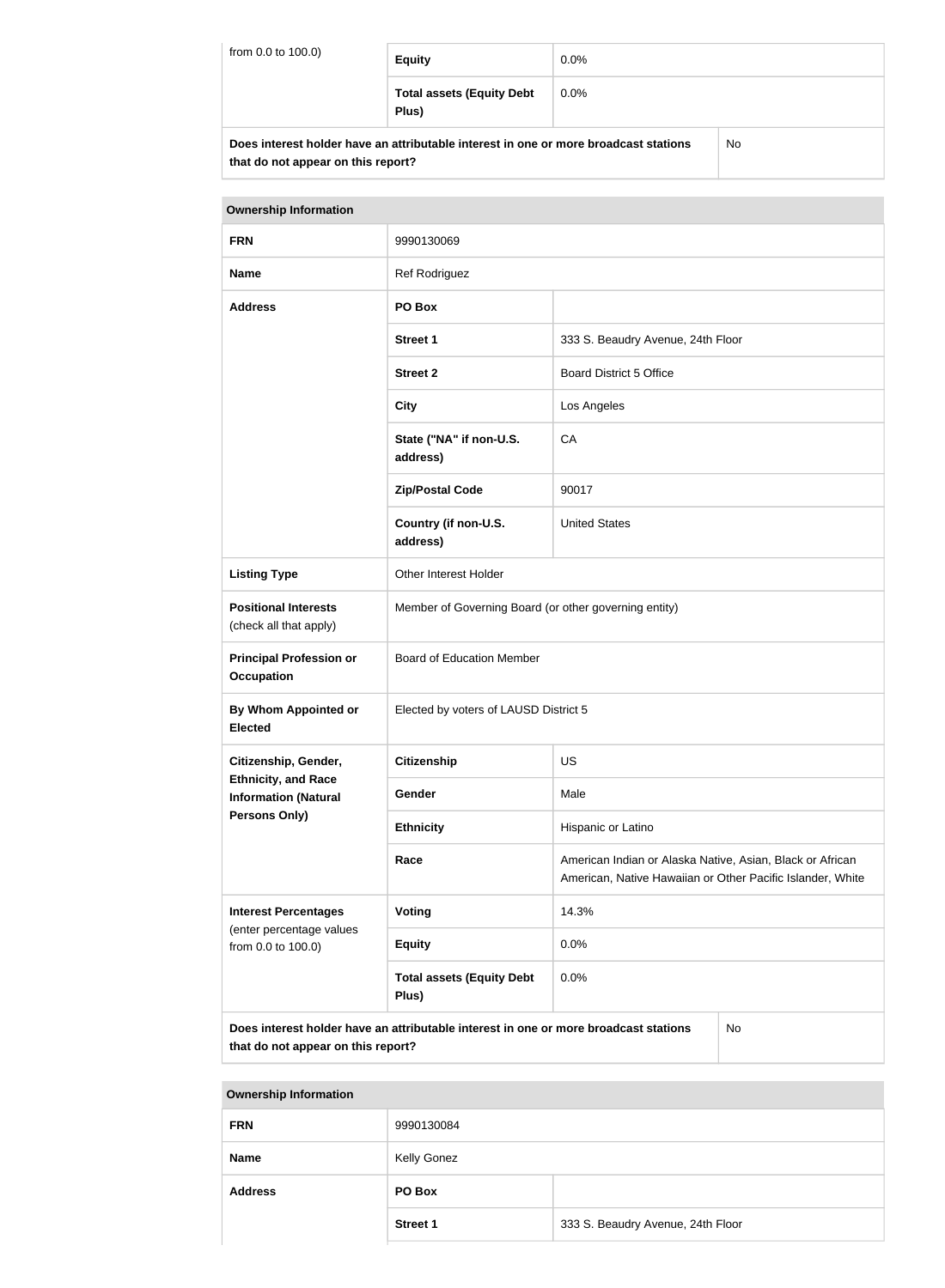|                                                                                                                                         | <b>Street 2</b>                                       | <b>Board District 6 Office</b> |  |
|-----------------------------------------------------------------------------------------------------------------------------------------|-------------------------------------------------------|--------------------------------|--|
|                                                                                                                                         | <b>City</b>                                           | Los Angeles                    |  |
|                                                                                                                                         | State ("NA" if non-U.S.<br>address)                   | CA                             |  |
|                                                                                                                                         | <b>Zip/Postal Code</b>                                | 90017                          |  |
|                                                                                                                                         | Country (if non-U.S.<br>address)                      | <b>United States</b>           |  |
| <b>Listing Type</b>                                                                                                                     | Other Interest Holder                                 |                                |  |
| <b>Positional Interests</b><br>(check all that apply)                                                                                   | Member of Governing Board (or other governing entity) |                                |  |
| <b>Principal Profession or</b><br><b>Occupation</b>                                                                                     | <b>Board of Education Member</b>                      |                                |  |
| By Whom Appointed or<br><b>Elected</b>                                                                                                  | Elected by voters of LAUSD District 6                 |                                |  |
| Citizenship, Gender,                                                                                                                    | <b>Citizenship</b>                                    | <b>US</b>                      |  |
| <b>Ethnicity, and Race</b><br><b>Information (Natural</b>                                                                               | Gender                                                | Female                         |  |
| <b>Persons Only)</b>                                                                                                                    | <b>Ethnicity</b>                                      | Hispanic or Latino             |  |
|                                                                                                                                         | Race                                                  | White                          |  |
| <b>Interest Percentages</b>                                                                                                             | Voting                                                | 14.3%                          |  |
| (enter percentage values<br>from 0.0 to 100.0)                                                                                          | <b>Equity</b>                                         | 0.0%                           |  |
|                                                                                                                                         | <b>Total assets (Equity Debt</b><br>Plus)             | 0.0%                           |  |
| Does interest holder have an attributable interest in one or more broadcast stations<br><b>No</b><br>that do not appear on this report? |                                                       |                                |  |

# **Ownership Information**

| <b>FRN</b>                                            | 9990130142                                            |                                   |
|-------------------------------------------------------|-------------------------------------------------------|-----------------------------------|
| <b>Name</b>                                           | <b>Richard Vladovic</b>                               |                                   |
| <b>Address</b>                                        | PO Box                                                |                                   |
|                                                       | <b>Street 1</b>                                       | 333 S. Beaudry Avenue, 24th Floor |
|                                                       | <b>Street 2</b>                                       | <b>Board District 7 Office</b>    |
|                                                       | <b>City</b>                                           | Los Angeles                       |
|                                                       | State ("NA" if non-U.S.<br>address)                   | CA                                |
|                                                       | <b>Zip/Postal Code</b>                                | 90017                             |
|                                                       | Country (if non-U.S.<br>address)                      | <b>United States</b>              |
| <b>Listing Type</b>                                   | Other Interest Holder                                 |                                   |
| <b>Positional Interests</b><br>(check all that apply) | Member of Governing Board (or other governing entity) |                                   |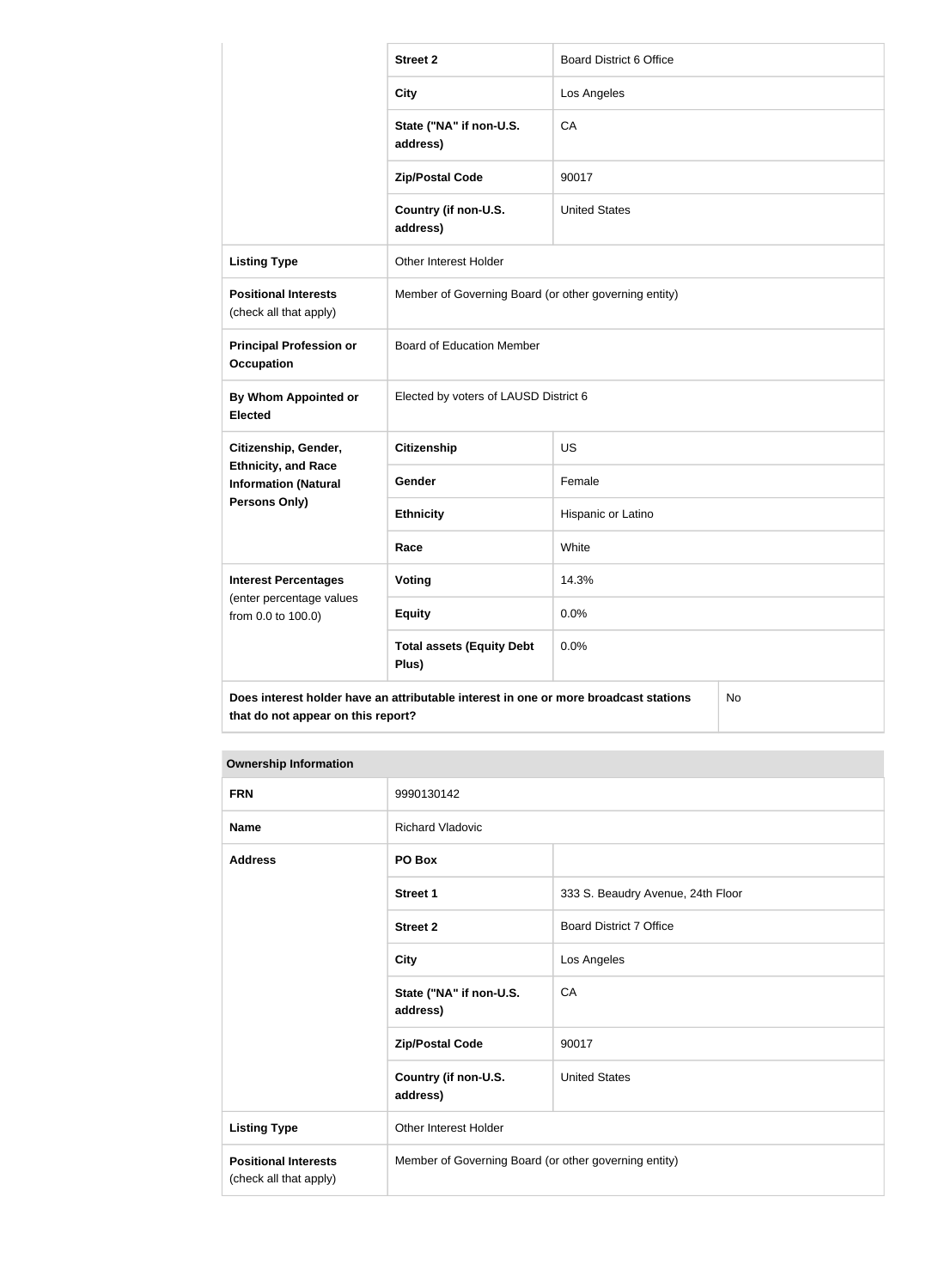| <b>Principal Profession or</b><br><b>Occupation</b>                                                                                                                                                         | <b>Board of Education Member</b>          |                        |  |
|-------------------------------------------------------------------------------------------------------------------------------------------------------------------------------------------------------------|-------------------------------------------|------------------------|--|
| By Whom Appointed or<br><b>Elected</b>                                                                                                                                                                      | Elected by voters of LAUSD District 7     |                        |  |
| Citizenship, Gender,                                                                                                                                                                                        | <b>Citizenship</b>                        | <b>US</b>              |  |
| <b>Ethnicity, and Race</b><br><b>Information (Natural</b>                                                                                                                                                   | Gender                                    | Male                   |  |
| Persons Only)                                                                                                                                                                                               | <b>Ethnicity</b>                          | Not Hispanic or Latino |  |
|                                                                                                                                                                                                             | Race                                      | White                  |  |
| <b>Interest Percentages</b>                                                                                                                                                                                 | Voting                                    | 14.3%                  |  |
| (enter percentage values<br>from 0.0 to 100.0)                                                                                                                                                              | <b>Equity</b>                             | 0.0%                   |  |
|                                                                                                                                                                                                             | <b>Total assets (Equity Debt</b><br>Plus) | 0.0%                   |  |
| Does interest holder have an attributable interest in one or more broadcast stations<br><b>No</b><br>that do not appear on this report?                                                                     |                                           |                        |  |
| Yes<br>(b) Respondent certifies that any interests, including equity, financial, or voting<br>interests, not reported in this filing are non-attributable.<br>If "No," submit as an exhibit an explanation. |                                           |                        |  |

**(c) Is Respondent seeking an attribution exemption for any officer or director with duties wholly unrelated to the Licensee(s)?** If "Yes," complete the information in the required fields and submit an Exhibit fully describing No

that individual's duties and responsibilities, and explaining why that individual should not be attributed an interest.

# **3. Organizational Chart (Licensees Only)**

**Certification**

Attach a flowchart or similar document showing the Licensee's vertical ownership structure including the Licensee and all entities that have attributable interests in the Licensee. Licensees with a single parent entity may provide a brief explanatory textual Exhibit in lieu of a flowchart or similar document. Licensees without parent entities should so indicate in a textual Exhibit.

**Non-Licensee Respondents should select "N/A" in response to this question.**

Licensee has no parent entities

# **Section III - Certification**

| <b>Section</b>                  | Question                           | <b>Response</b> |
|---------------------------------|------------------------------------|-----------------|
| <b>Authorized Party to Sign</b> | WILLFUL FALSE STATEMENTS ON        |                 |
|                                 | THIS FORM ARE PUNISHABLE BY        |                 |
|                                 | FINE AND/OR IMPRISONMENT (U.S.     |                 |
|                                 | CODE, TITLE 18, SECTION 1001), AND |                 |
|                                 | OR REVOCATION OF ANY STATION       |                 |
|                                 | LICENSE -- OR CONSTRUCTION         |                 |
|                                 | PERMIT (U.S. CODE, TITLE 47,       |                 |
|                                 | SECTION 312(a)(1)), AND/OR         |                 |
|                                 | FORFEITURE (U.S. CODE, TITLE 47,   |                 |
|                                 | SECTION 503).                      |                 |
|                                 |                                    |                 |